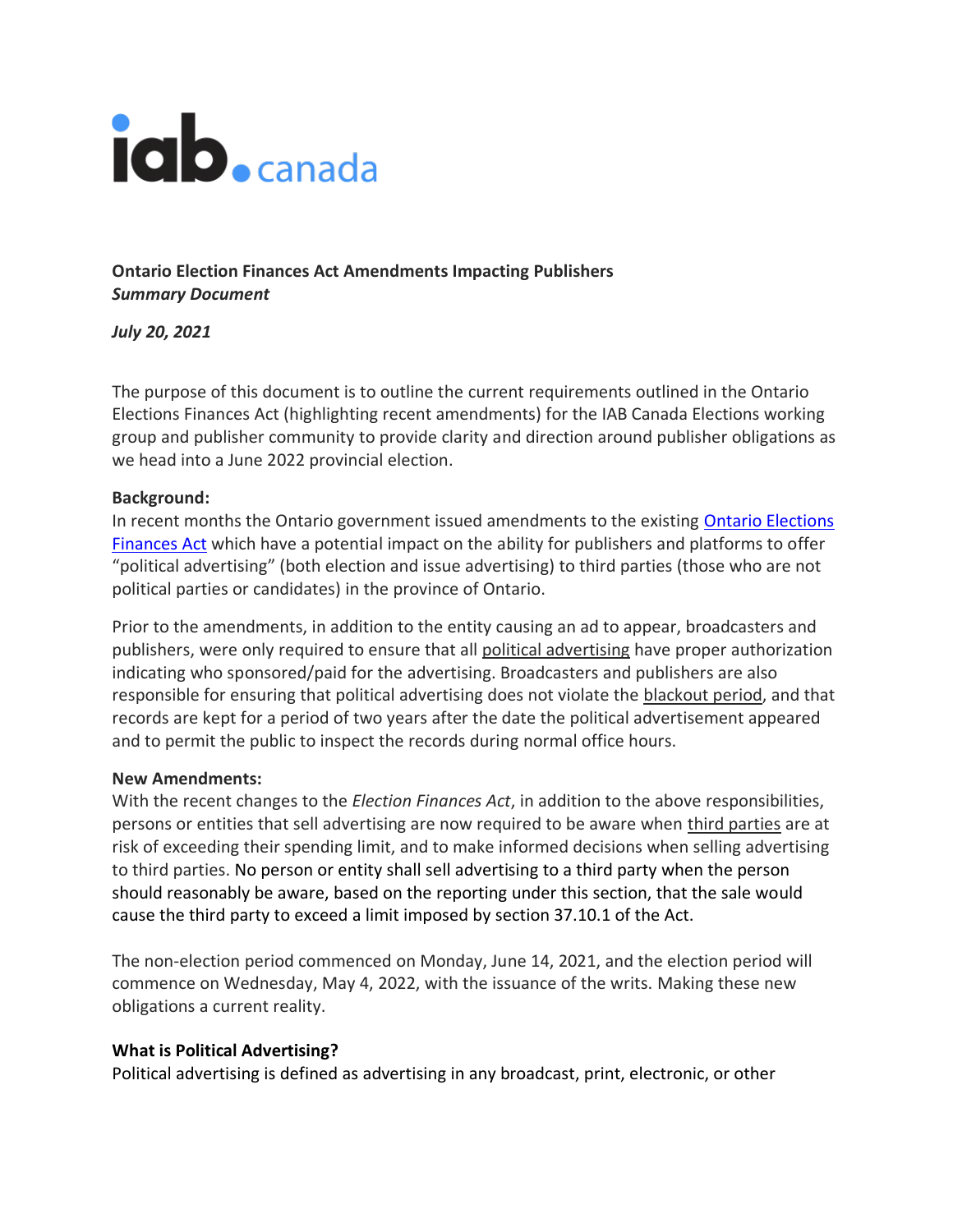medium with the purpose of promoting or opposing any registered political party or its leader or the election of a registered candidate. [Act reference 1(1)]

Political advertising includes advertisements in newspapers, journals, and magazines; promotion on TV and radio; and advertisements placed on billboards, bus shelters, and the Internet (including websites, blogs, and social networking sites), etc.

Political advertising also includes advertising with respect to an issue of public policy during an election for which one (1) or more registered political parties or candidates may also have taken a position.

## **What is a Third party?**

A third party is any person or entity that is not a registered political party, registered candidate, or registered constituency association, and that engages in political advertising.

# **What is Third party Political Advertising?**

Under the *Election Finances Act* "third party political advertising" refers to political advertising placed by or on behalf of a third party, and "third party political advertisement" has a corresponding meaning. Third parties include corporations, partnerships, unincorporated businesses and associations, and many other groups. Political advertising conducted by third parties is subject to legislated spending limits

## **Third Party Spending Limits:**

The spending limit during the non-election period for the 2022 General Election is \$637,200. This amount will increase in 2022 due to annual indexation. A third party must not spend more than \$25,488 in any electoral district.

| <b>Election Event</b>                   | <b>Period</b>                                              | Limit In any<br><b>Electoral District</b> | <b>Total Spending</b><br>Limit |
|-----------------------------------------|------------------------------------------------------------|-------------------------------------------|--------------------------------|
| 2022 Ontario<br><b>General Election</b> | Non-Election Period (12-month<br>period prior to Writ Day) | \$25,488                                  | \$637,200                      |

## **Requirements for Third Parties:**

Third Parties must file [Third Party Political Advertising Interim Reports \(TPAR-Interim](https://www.elections.on.ca/en/political-entities-in-ontario/third-parties/third-party-political-advertising-interim-reports.html)  [Reports\)](https://www.elections.on.ca/en/political-entities-in-ontario/third-parties/third-party-political-advertising-interim-reports.html) promptly after paying or committing to any person or entity to spend any funds on paid political advertising, with a separate report being required each time its aggregate spending increases by an amount of at least \$1,000 and when it has reached the applicable spending limit.